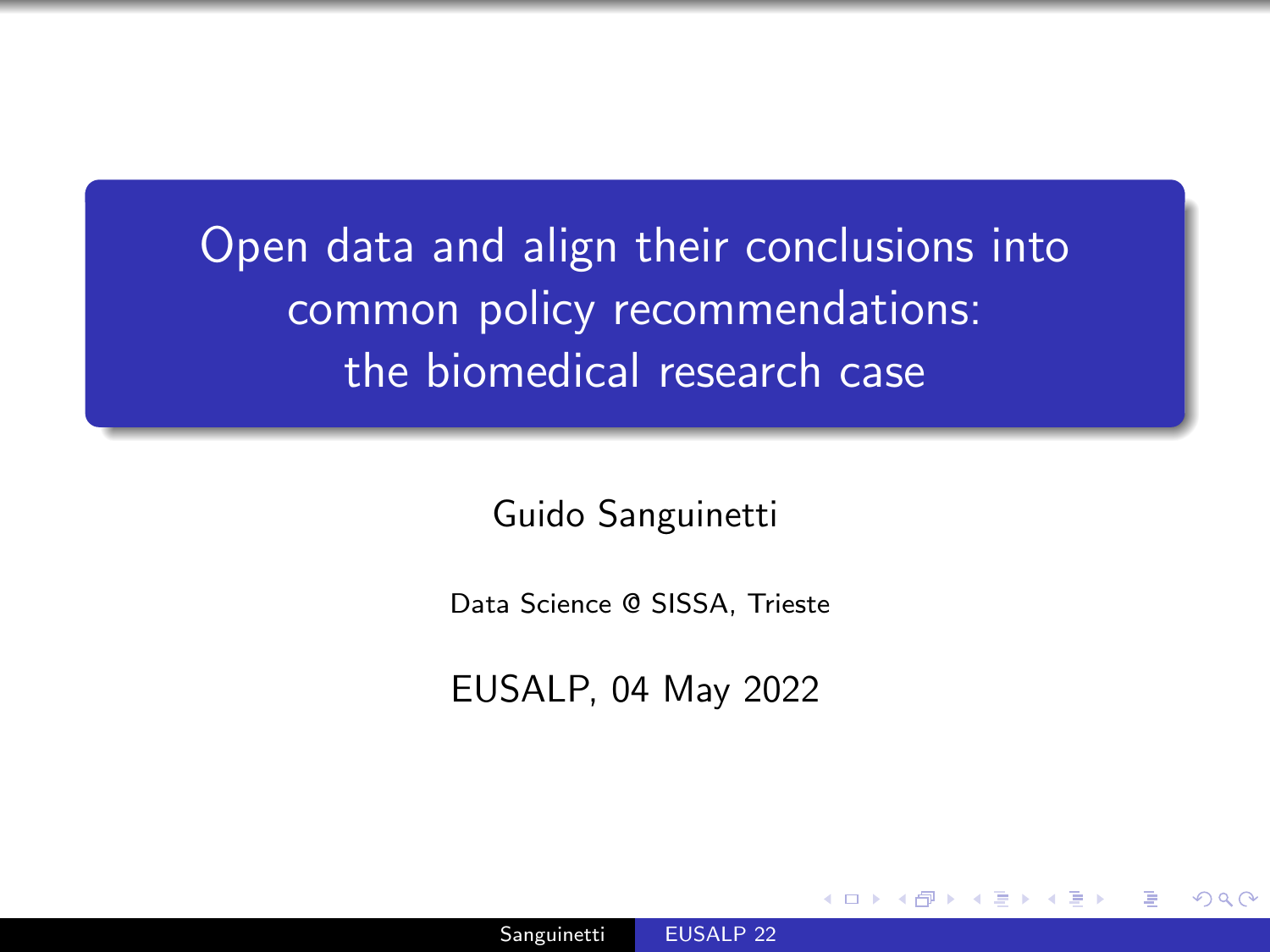## SISSA and Data Science

Established 1978, first Italian institution to award PhD

4 . EL 19

 $299$ 

∍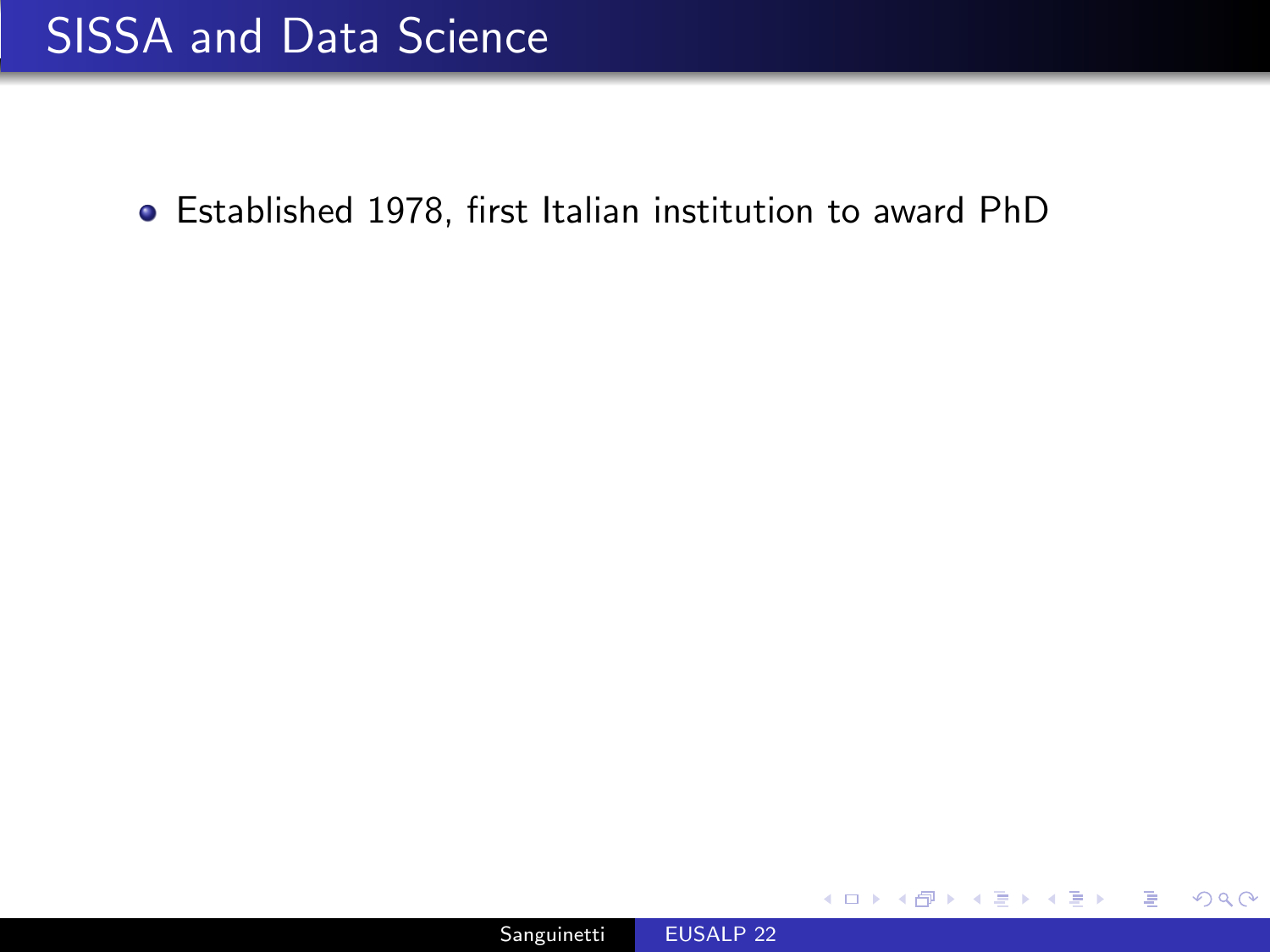## SISSA and Data Science

- Established 1978, first Italian institution to award PhD
- Dedicated to research and research training in Mathematics, Physics and Neuroscience
- 92 faculty, 113 postdocs, 287 PhD students
- 25 ERC awards, 29 faculties in Stanford-Elsevier top scientists list, top positions in ANVUR and Nature Index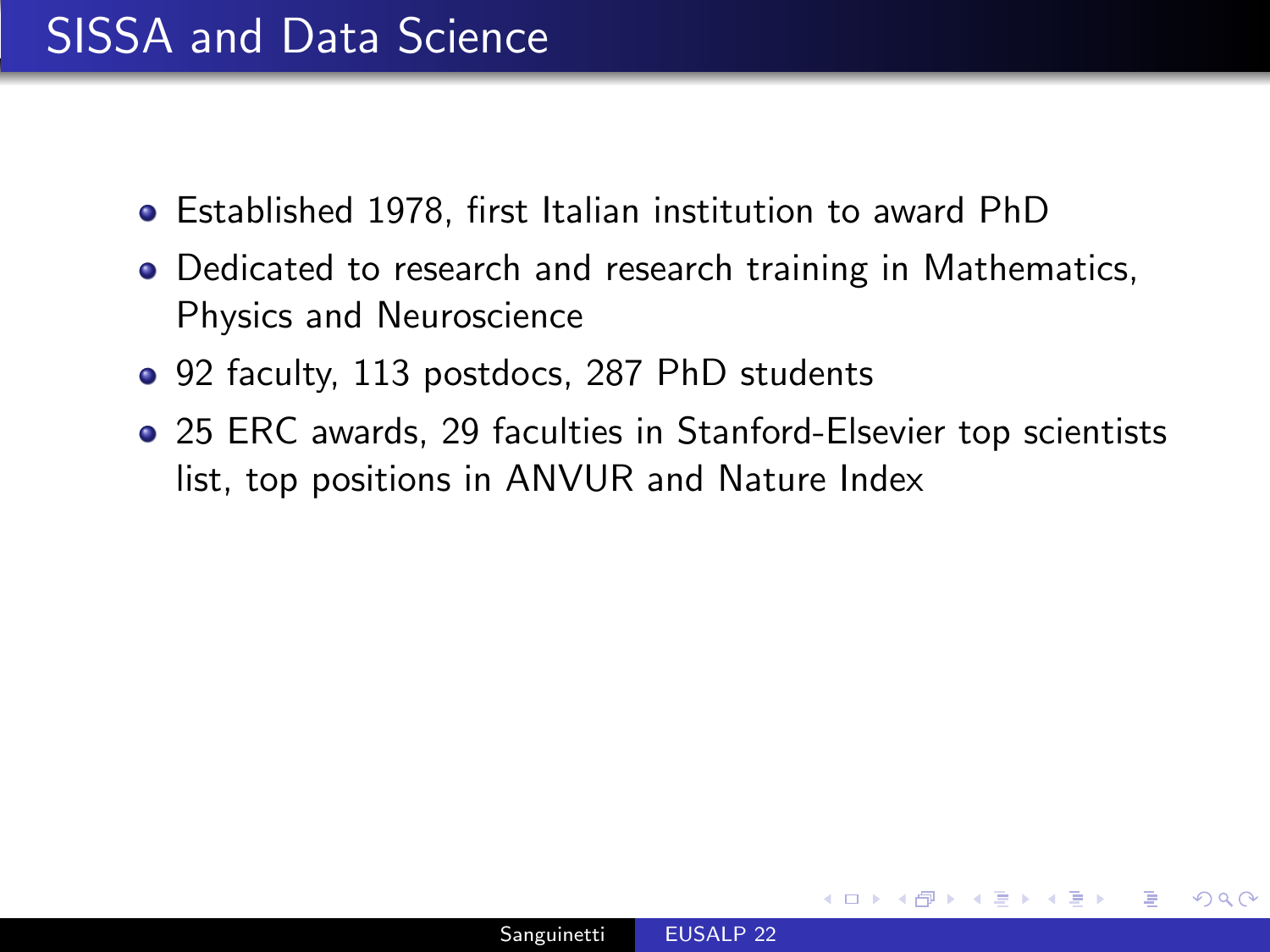- Established 1978, first Italian institution to award PhD
- Dedicated to research and research training in Mathematics, Physics and Neuroscience
- 92 faculty, 113 postdocs, 287 PhD students
- 25 ERC awards, 29 faculties in Stanford-Elsevier top scientists list, top positions in ANVUR and Nature Index
- Data Science: est 2020 with "Dipartimento d'eccellenza" grant from Italian govt
- Three international recruitments: Sebastian Goldt (ENS, theory of neural networks), Roberto Trotta (Imperial College, astrostatistics), G.S. (U. Edinburgh, biological modelling).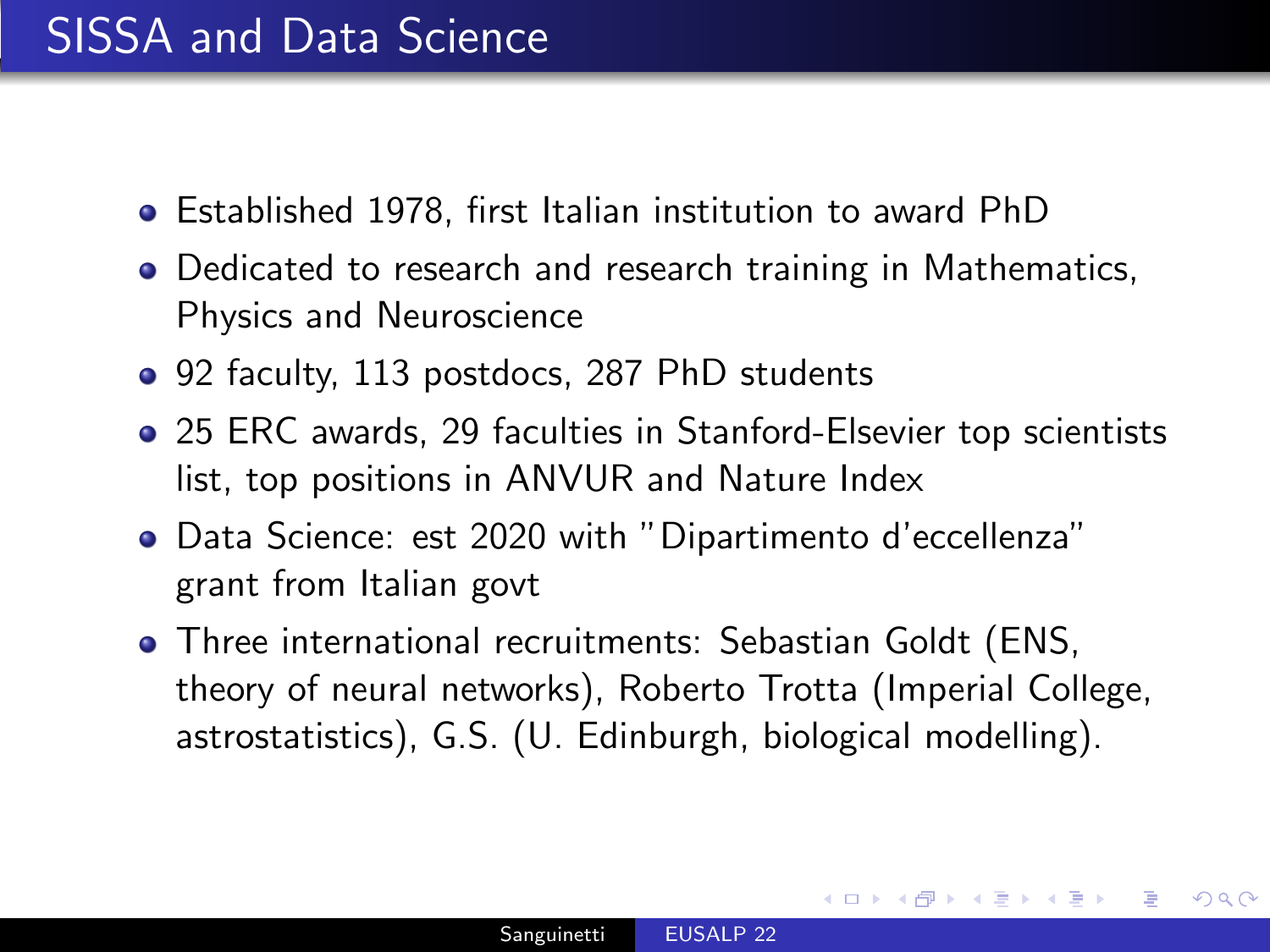- Tricky setup with several trade-offs
- Privacy a major concern
- Clear potential for substantial benefits
- Ample potential for misuse/ misdirection, see Tamar Sharon's googlification of health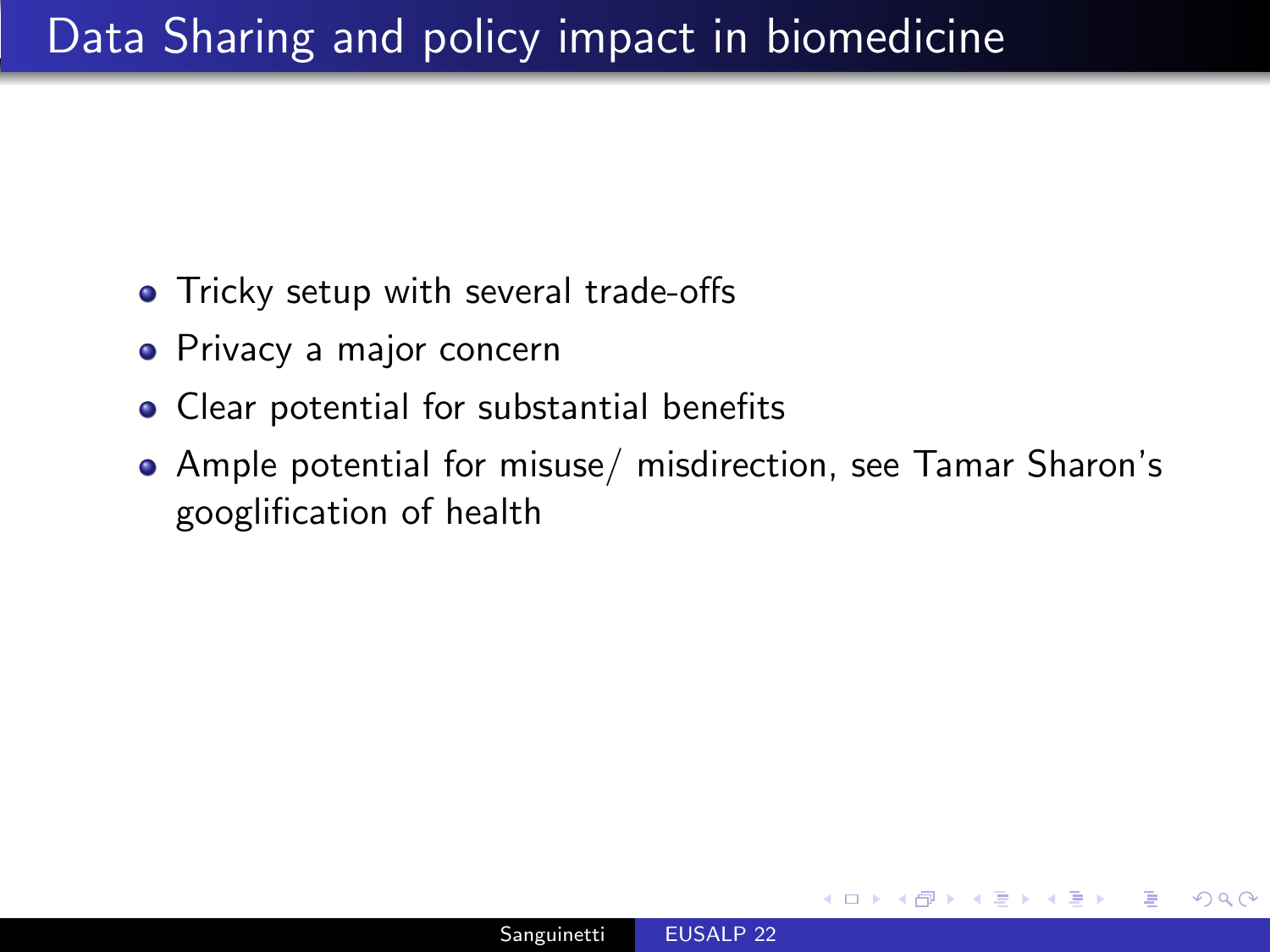- Tricky setup with several trade-offs
- Privacy a major concern
- Clear potential for substantial benefits
- Ample potential for misuse/ misdirection, see Tamar Sharon's googlification of health
- In general, need for deep consultation with stakeholders and clear goals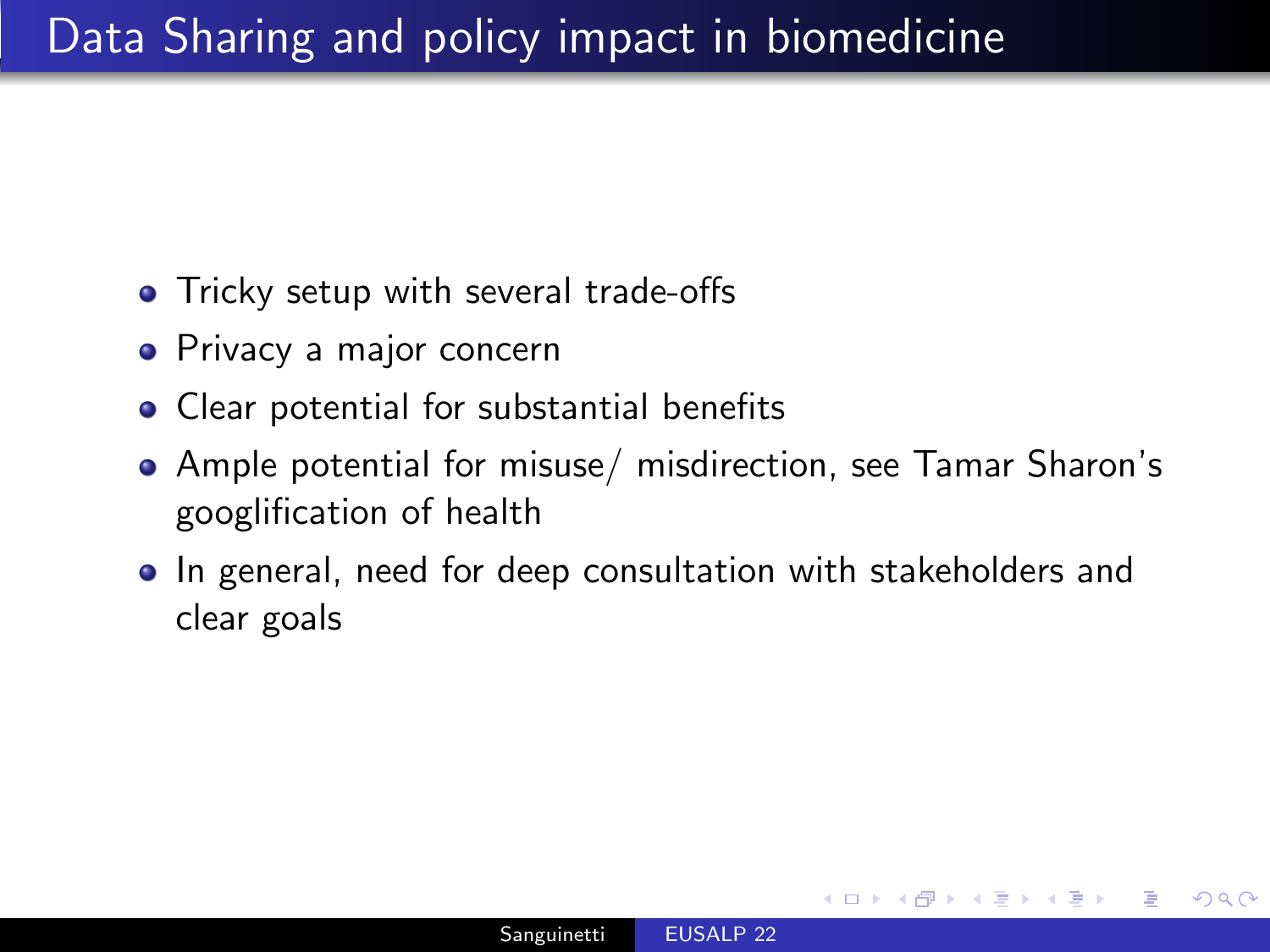## Virtuous example

- **•** Established in 2013 with a UK Govt Grant of 250M
- **•** Tasked to deliver the 100K Genomes project
- Award-winning for patient inclusion
- **o** Direct link with NHS and DHSS for policy implementation



 $200$